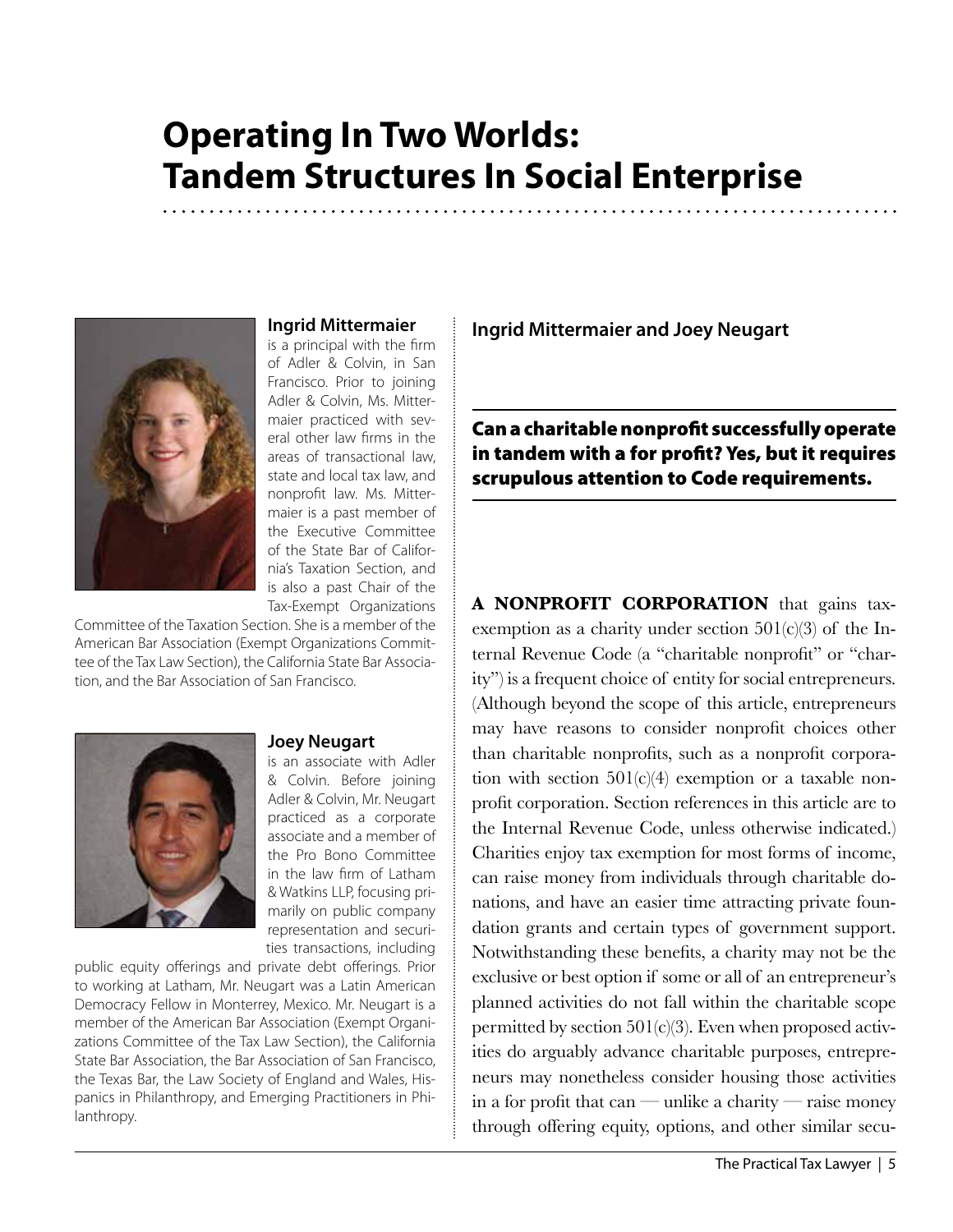rities. In addition, privately held for profits (unlike nonprofits) avoid extensive regulatory restrictions and disclosure regimes. As another consideration, entrepreneurs might want to take advantage of perceptions associated with different vehicles (e.g., that for profits are effectively run business operations or that charities clearly emphasize the philanthropic motivation behind the founders' endeavors). Finally, if the enterprise will operate internationally, the laws in other countries sometimes drive the choice of entity.

Increasingly, social entrepreneurs are questioning whether they have to choose only one entity. With correct planning, the entrepreneur can pursue a tandem structure, forming both a charitable nonprofit and a for profit that operate in a complementary fashion to pursue the founder's goals. (We avoid using the term "hybrid" to describe this structure, in order to distinguish two-entity tandem structures from hybrid entities, such as a low-profit limited liability company (L3C) or benefit corporation, that display nonprofit and for profit characteristics within one legal entity.) For example, a nonprofit entity that operates businesses (bakery, restaurant, catering, moving, computer repairs) to provide education and job training to certain populations might establish a for profit entity to house a very similar business that can provide jobs to graduates from the nonprofit program. As another example, a variety of for profit service providers (such as web design and publicity, fundraising, educational consultants, psychotherapists) have been involved in establishing charitable entities to provide similar services on a subsidized basis to other charities or particular disadvantaged groups.

In some tandems, which we refer to as having a brother-sister structure, the organizations are linked together, often only loosely, by some overlap in board members and possibly executive management, and often enter into licensing, services, resource sharing, or other agreements. Alternatively, an entrepreneur can use a parent-subsidiary structure in which the charity holds some or all of the equity in a for profit subsidiary, and thus has some or total control over the for profit. (Less commonly in the social enterprise arena, a for profit entity can control a nonprofit entity as its member or designator. This structure is typical for a company and company foundation, for example. However, if the charity engages in operations that are similar to those of the for profit, such control by a for profit entity of a charity makes it difficult for the charity to demonstrate sufficient independence and focus on its own charitable goals. Thus, control by the for profit entity over the charity is typically not a good fit for a social enterprise tandem.)

Tandem structures allow entrepreneurs to take advantage of some of the benefits offered by both charities and for profits. However, operating in two worlds is not without its complications. In exchange for their tax exemption and ability to receive taxdeductible contributions, charities must comply with a broad range of rules, and are regulated by the IRS, state attorneys general, state tax authorities, and possibly additional agencies. This article discusses ten key considerations applicable to a charitable nonprofit involved in a tandem relationship with a for profit entity. Unless otherwise noted, the considerations are relevant to both the brothersister and parent-subsidiary contexts.

## **1. Charities Must Further A Recognized Charitable Purpose**

While the social entrepreneur may think of the tandem she creates as being part of one social enterprise in which the two parts work together for some greater social good, the charity needs a distinct and specific kind of identity. In order for the charitable nonprofit to receive and maintain section  $501(c)(3)$ tax exemption, it is crucial for the charity to have a clearly identified charitable purpose that it furthers through its activities. The purpose must fall under those purposes recognized as charitable under section  $501(c)(3)$ , accompanying regulations, and rul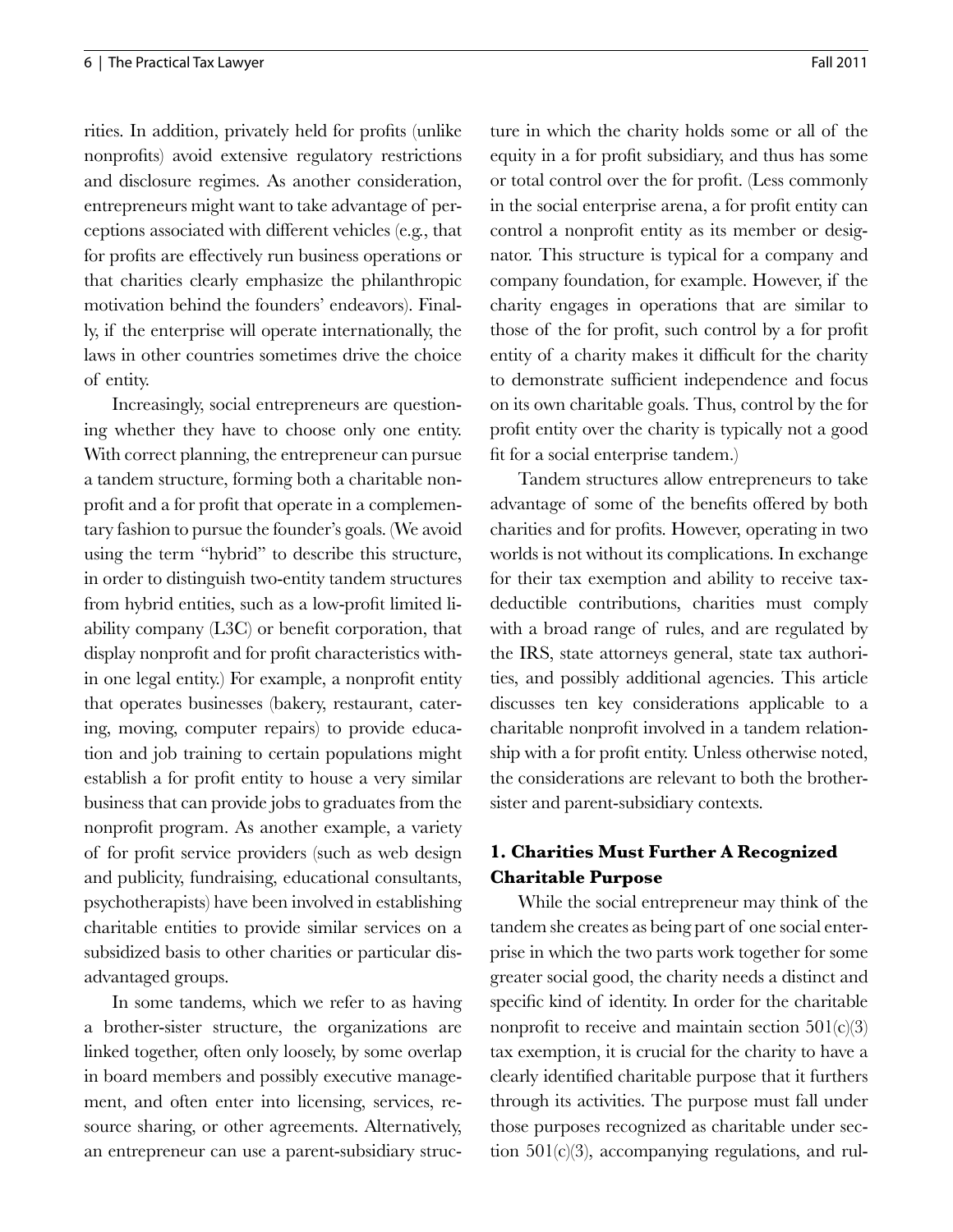ings, such as aiding the poor and distressed, educating individuals or the public, promoting health, or protecting the environment. Very importantly, the charity's initial exemption application that a charity presents to the IRS, as well as future annual filings and other information on the charity, should demonstrate that the intent of the charity is *not* to further the purposes of the for profit entity (which the IRS will tend to assume are not charitable), or even some joint purpose that does not clearly fall under the section  $501(c)(3)$  definition. While the section  $501(c)(3)$  rules are flexible enough to permit insubstantial non-charitable activities, the charity needs to show that it primarily furthers IRS-recognized charitable purposes.

## **2. Be Careful Using Pass-Through Entities Or Single-Member LLCs For The For Profit**

In tandem structures where the entrepreneur wants the charity to hold equity in the for profit, the entrepreneur needs to exercise some caution in the type of legal entity he or she chooses for the for profit subsidiary. Choices could include a C corporation, a limited liability company (LLC) or a partnership. (Charitable nonprofits typically avoid holding shares of an S corporation because of unrelated business income tax concerns, so all references to corporations are to C Corporations.)

Partnerships and multiple member LLCs are typically, taxed on a "pass through" basis, meaning the entity pays no entity-level tax, and simply passes profits and losses (and the related tax obligations) through to the partners/members. If there are no outside investors, the for profit entity could also be structured as single-member LLC, which typically elects to be disregarded for federal tax purposes. Treas. Reg. section 301-7701-3.

As discussed above, charities must be substantially operated for charitable purposes or else risk their tax exempt status. Activities (including those unrelated to a charitable purpose) that are housed in a for profit C corporation are not generally attributable to charities that hold stock in the corporation, and thus should not threaten the charity's exemption. In contrast, where a charity holds equity in, and participates in the management of, a pass-through for profit, the IRS may view the charity as participating to some extent in the activities of that for profit. (The activities of an LLC treated as a partnership are considered to be the activities of the nonprofit member when evaluating whether the nonprofit is operated exclusively for exempt purposes). Rev. Rul. 98-15, 1998-1 C.B. 718. If the pass-through entity is carrying out unrelated activities, those activities may be partially attributed to the charity. If the activities attributed to the charity are a large enough portion of what the charity does, they may endanger the charity's exempt status. (Similar issues arise where a charity is engaged in a joint venture with an unrelated for profit.)

If the unrelated activities of the pass-through generate net income, the charity may receive unrelated business taxable income (UBTI) and need to pay taxes. IRC section 512(c) requires a tax-exempt partner to include as UBTI any income earned by a partnership from activities that would be unrelated businesses if operated directly by the tax-exempt partner. In a single-member LLC, the activities of the LLC will be attributed to the charity for purposes of analyzing if the charity is operating in furtherance of charitable purposes. (Announcement 99-102, 1999-2 C.B. 545 and Richard A. McCray and Ward L. Thomas, *Limited Liability Companies as Exempt Organizations—Update,* IRS Exempt Organizations Continuing Professional Education Technical Instruction Program for FY 2001 (2001) at 29.) For purposes of further discussion, we will assume that the social entrepreneur chooses a taxable C Corporation for the for profit portion of the tandem structure.

## **3. Consider Carefully Who Will Control Each Entity: Avoid 100 Percent Overlap On Boards**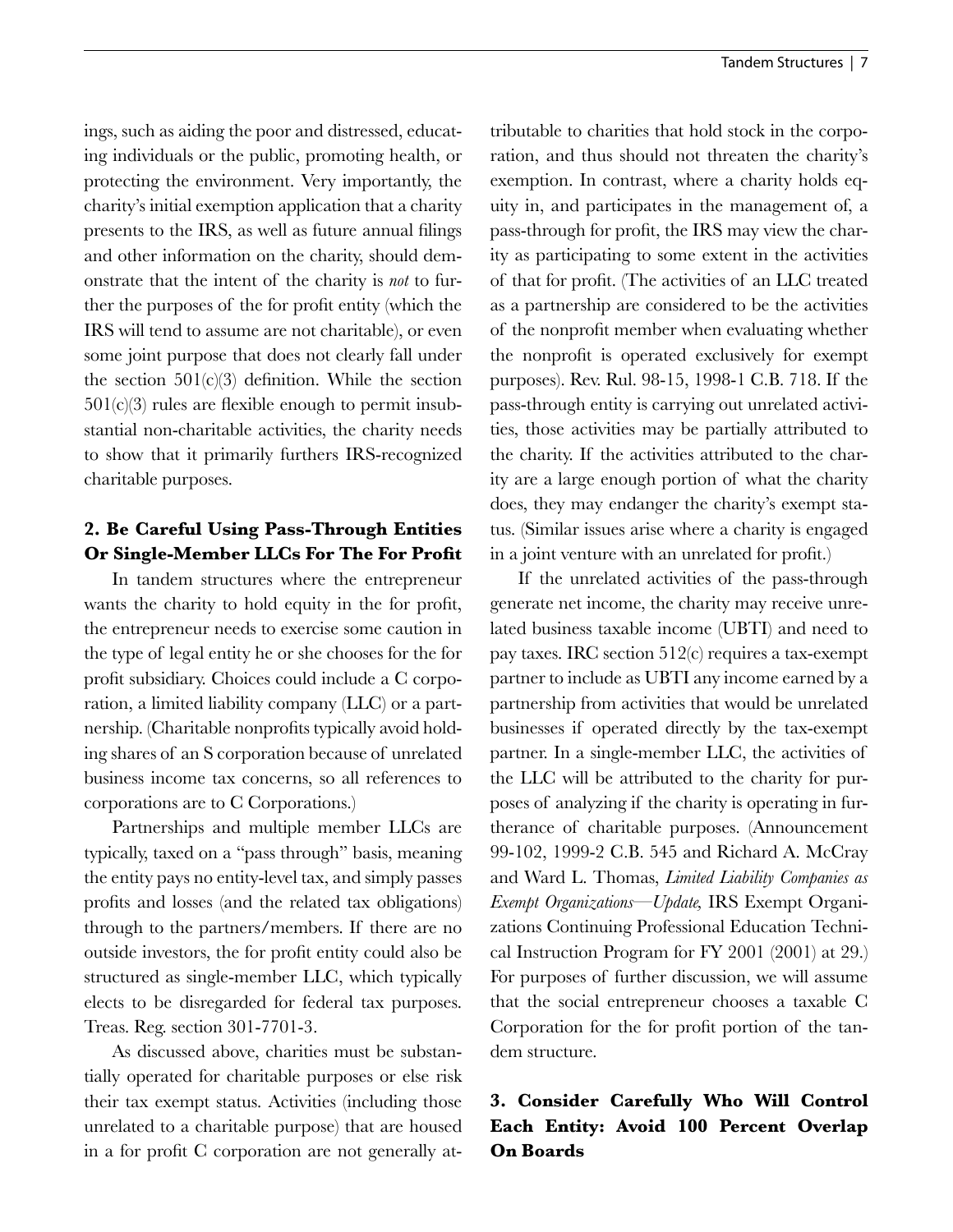Two key governance decisions for the entrepreneur establishing a tandem social enterprise are who will appoint and remove the governing board of each entity and who will serve as directors on each governing board. With respect to for profits, in a brother-sister tandem, the founding entrepreneur, possibly with other collaborators and/or investors, may be the controlling equity holder of the for profit, and thus may appoint herself and others to the for profit's governing board. In a parentsubsidiary structure, the nonprofit is the only (or at least the controlling) equity holder of the for profit, and thus appoints the for profit's directors. On the nonprofit side, it is legally possible for the founder to act as member or designator with the right to appoint all or a majority of the nonprofit's governing board. On the other hand, a typical nonprofit governance structure is to have directors elect their own successors. The nonprofit's bylaws can also permit a combination of these options. Either entity's bylaws could also require a certain amount of overlap between the two boards. Having control through appointment power and/or overlapping boards ensures that the two entities will stay aligned in their parallel missions. However, there are several reasons to avoid 100 percent control and overlap between the two entities.

#### *Focus On Charitable Purpose*

As mentioned above, a charity needs to operate for clearly defined charitable purposes that are not blurred with the purposes of the for profit. Having board members of the charity that only serve on the charity's board and have no connection to the for profit can help the charity to focus on its charitable purposes and help convince charity regulators that it is operated for charitable purposes. Avoiding 100 percent overlap also helps the directors on both boards be very clear about when they are meeting as the board of the for profit or the board of the nonprofit, which can get confused if the board compositions are identical.

#### *Approving Interested Party Transactions*

For certain legal transactions, it is required or at least highly desirable for the charity to have some board members who are not affiliated with the for profit entity. Various regimes provide that in a transaction between the two entities within a tandem, where anyone in a position to influence the charity's decisions has an interest in the for profit, the interest must be disclosed, and the transaction needs to be approved by the "disinterested directors" of the charity; i.e., those directors who do not have an interest in the transaction because of their relationship to the for profit. Furthermore, under typical state corporate laws, directors of the charity have a duty of loyalty to the charity, making it difficult for them to review and vote on transactions with the for profit entity if they have a financial stake in or have fiduciary duties to the for profit entity as well. Again, to avoid a breach of fiduciary duties, only directors of the charity without interests in the for profit should approve transactions between the two entities. (The same fiduciary duties apply to the directors of the for profit corporation; a for profit director who has an interest in or fiduciary duty to the nonprofit should abstain from voting on transactions with the nonprofit.) It is legally unclear whether the fact that a for profit insider, such as the founder, appoints otherwise unaffiliated directors to the nonprofit board makes those directors "interested," since there is a sense that they are beholden to the person who appointed them. The conservative approach would be to treat them as interested directors as well.

#### *Separate Identities*

As indicated above, if a for profit is set up in corporate form, even if the charity is the sole shareholder, the IRS will tend to respect the two legal entities and not ascribe the for profit's activities to the charity (which could result in loss of exemption). However, in some rulings, the IRS has expressed some reluctance to treating the activities of a char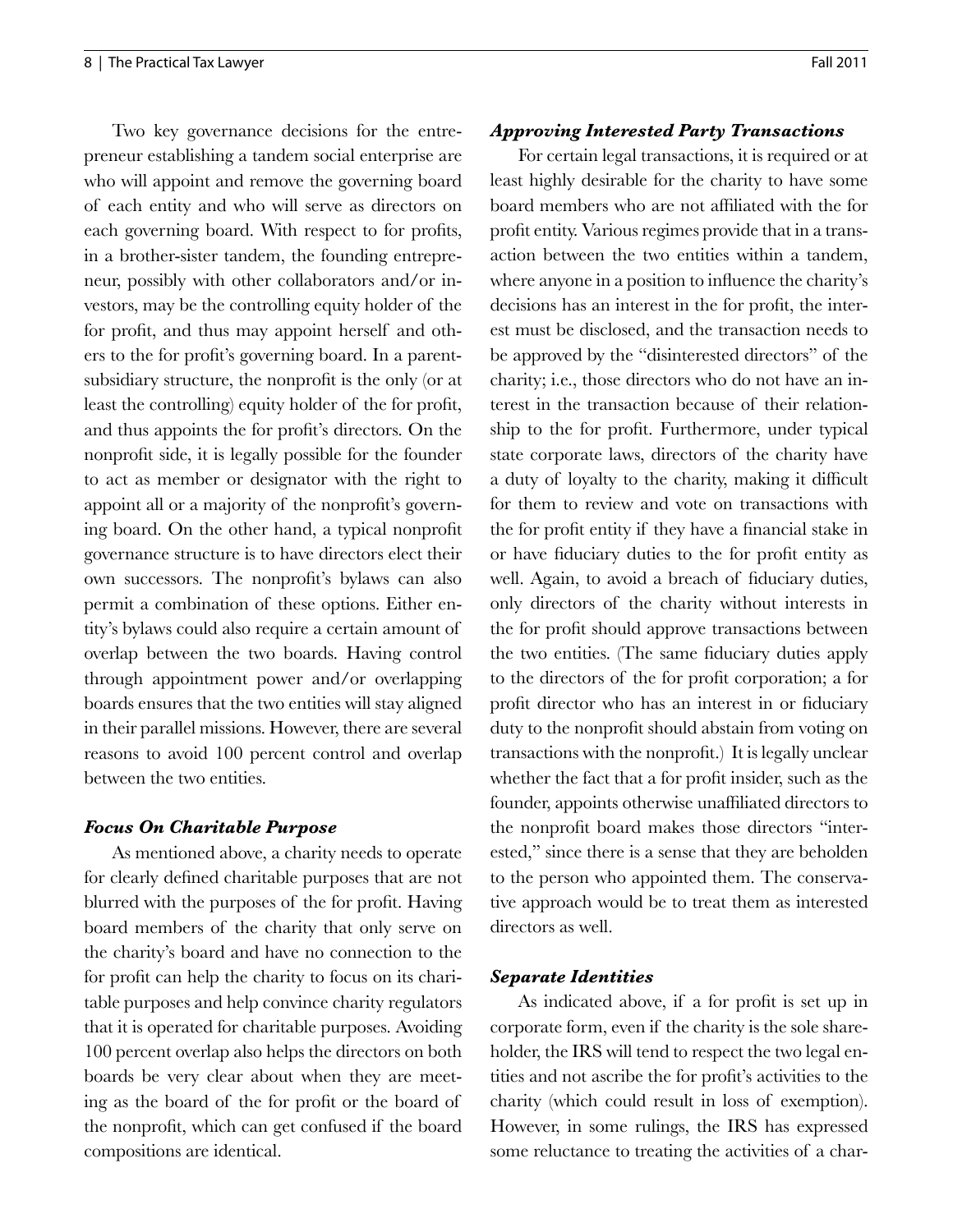ity's for profit subsidiary as separate if, among other things, too many of the subsidiary's directors consist of directors or officers of the charity parent. Priv. Ltr. Rul. 95-42-045 (July 28, 1995).

## **4. Special Issues Where A Charity Holds a Controlling Share Of The Stock Of A For Profit.**

In addition to the considerations discussed above regarding control and overlap between the tandem entities, special legal issues are raised when a charity has a controlling share of the stock of a for profit. Note that with limited exceptions for program related investments and functionally related businesses, discussion of which go beyond the scope of this article, charities that are categorized as private foundations holdings must avoid owning a controlling stake in for profits so this section applies only to charities classified as public charities for federal tax purposes. (Discussed below.)

#### *Unrelated Business Taxable Income*

The unrelated business taxable income rules set forth in sections 511 through 514 go beyond the scope of this article. However, if a charity has more than 50 percent control over a for profit subsidiary, then certain otherwise non-taxable passive income streams from the for profit to the charity (e.g., rents, royalties, capital gains, interest) become taxable to the charity. For a subsidy set up as a regular stock corporation, control is determined by reference to vote or value, for a partnership, control is determined by the total profits interest or the total capital interests, and for other entities, control is determined by the beneficial interests.  $\S512(b)(13)(D)$ . If such income is anticipated or necessary under the entrepreneur's business plan, the charity may consider reducing its equity and thus its control over the for profit to less than 50 percent. Depending on the circumstances, it may alternatively plan to avoid or reduce those types of income streams, or simply decide that it is acceptable to pay the tax.

## *Disclosure Rules Capturing Related Organizations*

Charities over a certain size have to file the Form 990 information return with the IRS (and often with state regulators) on an annual basis. Although there is a Form 990-EZ for organizations between the \$50,000 and \$200,000 marker (for 2011), charities that control a for profit cannot file Form 990-EZ, and must instead file the regular Form 990. (The comments in this section are not relevant to filers of the very simple Form 990-N (for 2011, charities with gross receipts that are normally less than \$50,000).) The Form 990 is a public document. When charities own more than 50 percent of the stock (by vote or value) of a subsidiary, the charity has to disclose information about that for profit (and sometimes its employees) that would otherwise have remained private. Entrepreneurs may find it surprising that if any of the charity's directors, officers, or key personnel are also on the payroll of the subsidiary, their pay from that for profit is included in a very prominent compensation table within the charity's Form 990. In addition, there is a stand-alone schedule at the back of the Form 990 in which the charity identifies its interest in the subsidiary and describes the type and amount of the transactions between the charity and the for profit. Charities should also be familiar with state disclosure rules applicable to them, some of which can be broader than the federal regime. Depending on the specifics of the relationship, aspects of a brother-sister tandem relationship may also need to be disclosed.

## **5. The Two Entities Must Respect Their Separate Legal Status**

Under state corporate law, the separation of sister corporations or parent-subsidiary corporations may not be acknowledged, and thus someone suing one corporation may be able to reach the assets of the other corporation, if in fact the two corporations do not operate as two separate entities, but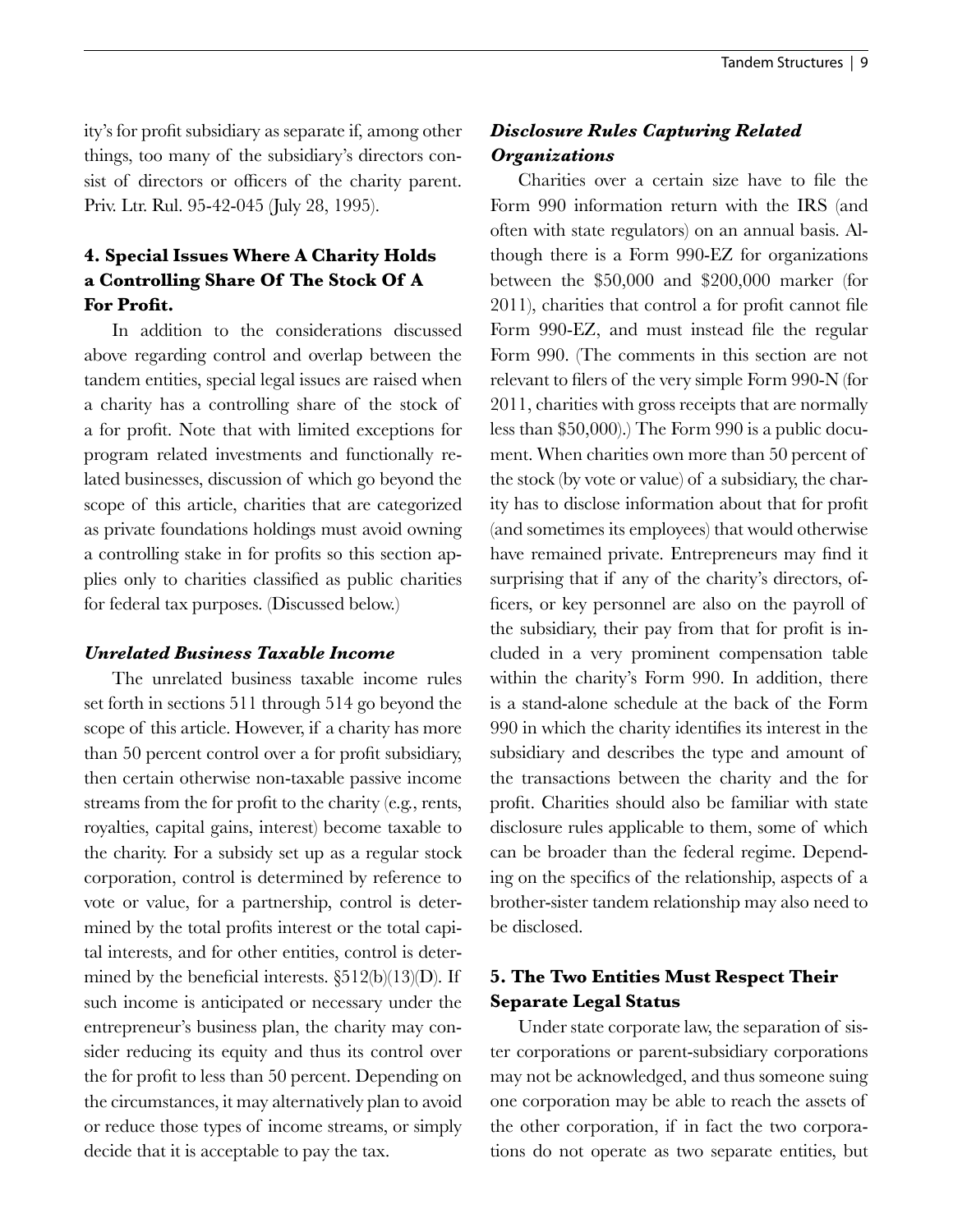rather as a "single enterprise." One important factor in protecting the separation of the two corporations is to carefully observe all corporate formalities, such as separate meetings of staff, boards, and committees, and separate minutes of meetings. Another factor is avoiding commingling of assets, by always using separate bank accounts. The entities should maintain an arm's length relationship, for example by not using the assets of one entity to pay for an obligation of the other entity without a written agreement, or having one entity provide goods or services to the other entity without a written agreement. Keeping these legal boundaries separate can be important for liability protection, as well as to help persuade the IRS that the charity has discrete charitable operations and is carefully managing its charitable assets with well-defined boundaries between itself and its for profit counterpart. If the two entities do want to share resources such as staff or offices, a written resource sharing or services agreement is important.

## **6. The Charity Must Demonstrate Independence In Its Operations**

In many tandems, the parties are interested in entering into licensing or services contracts with each other. For example, a public relations for profit may plan to offer its services to a tandem charity, which will in turn offer these public relations services to other charities at a significantly discounted rate. The charity must have a sense of independence in working with the for profit. A charity should only enter into a services or resource-sharing contract with the for profit if the terms are at least as favorable as those it could achieve with a third party. If another service provider can offer a better deal, the charity needs to have the willingness and ability to work with the other entity. In addition, the IRS typically does not like to see contracts in which the charity would be required to work with the related for profit for a long period of time without the ability to terminate the contract. If the charity does end up primarily working with the tandem for profit, its Board meeting records should reflect a thoughtful consideration of that choice, and the disinterested directors should approve the agreement. Note that the focus is on protecting the options of the charity. It would be acceptable, for example, for the charity to require the for profit to only engage with the charity for certain purposes that benefit the charity, if the charity has the option to terminate the contract.

## **7. Be Aware of Restrictions On The Use of Charitable Capital**

In some tandems, the entrepreneur is interested in having the charity invest charitable dollars in the for profit, either as an equity investment or possibly as a loan. In cases where a tandem structure is being used for some reason other than the need to spin out so-called "unrelated activities" to a subsidiary, the charity may be able to make the argument that its contribution to the for profit (debt or equity) should fall outside the ambit of any state law investment standards because the charity's outlay of cash is directly furthering its charitable purposes and that its investment is a program-related asset, similar to a grant. In contrast, where a tandem is being used because of the presence of unrelated activities in the for profit, the charity's contribution in return for stock or loan is typically treated as a "real" investment. In addition to complying with any restrictions in its own charter documents or any gift instruments through which it received its assets, the charity should be aware of any applicable state law prudent investment standards, which may be found, among other places in versions of The Uniform Prudent Management of Institutional Funds Act, adopted in many states. (If the nonprofit is categorized as a private foundation for federal tax reasons, it is subject to another (not necessarily the same) prudent investor standard set forth in section 4944.) Based on these standards, the charity will often be limited in the amount of charitable assets it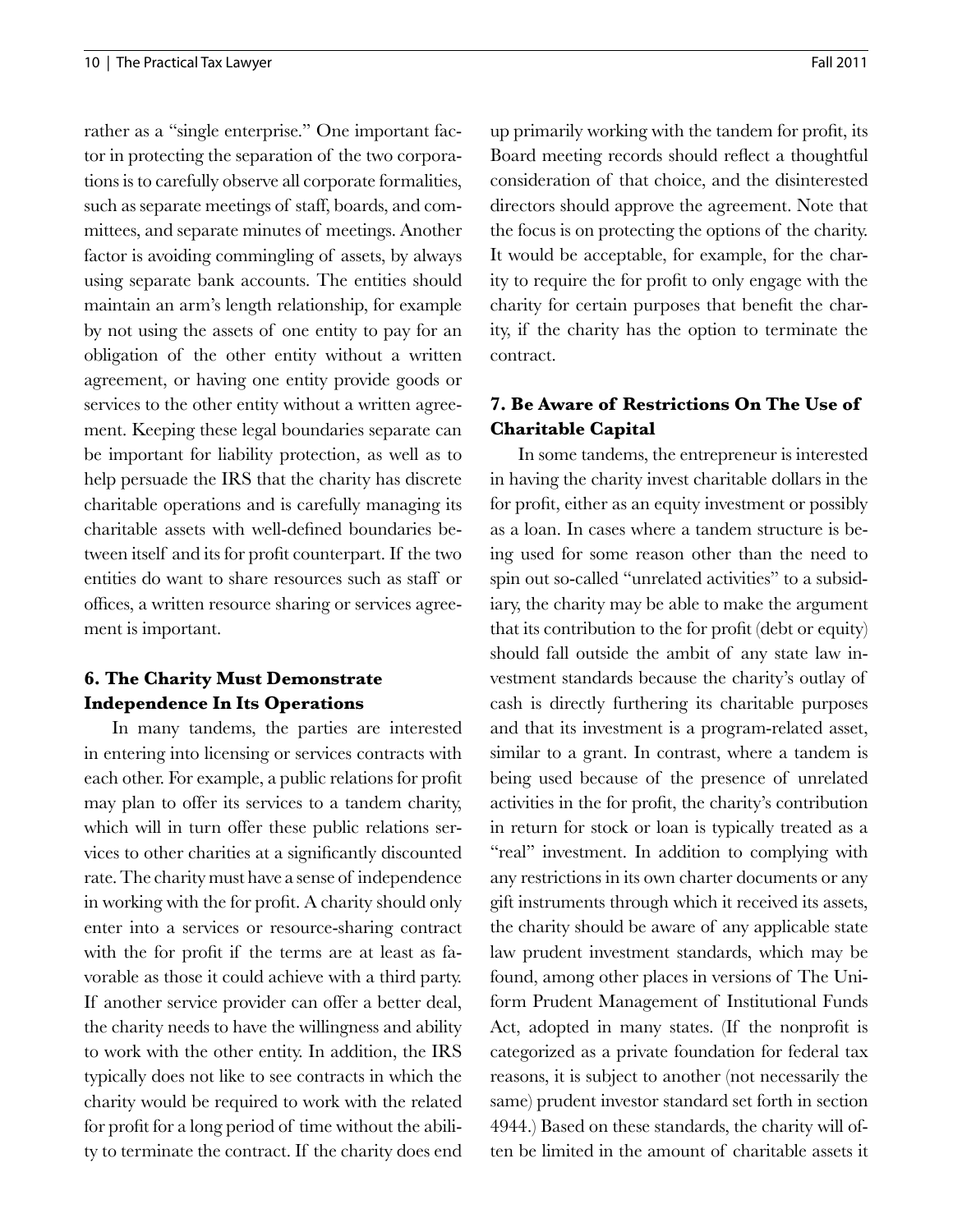can invest in the for profit, especially a new, speculative venture.

## **8. The Charity Should Attempt To Avoid Private Foundation Status**

We have assumed that the charitable entity in the tandem structure is a charity described in section 501(c)(3). section 501(c)(3) entities are classified for federal tax purposes as either private foundations or public charities. A special regulatory scheme applies to private foundations in addition to the basic rules governing all charities. The private foundation laws impose a two percent tax on investment income, limit self-dealing and business holdings, require annual distributions, prohibit lobbying entirely, and restrict the organization's operations in other ways. Also, large donors to a private foundation have a lower ceiling on the amount of deductible gifts they can claim each year. Given that a private foundation is limited in how much of a for profit enterprise it can own, a charity wanting to own a for-profit subsidiary may want to consider how to avoid private foundation status.

A section 501(c)(3) organization can avoid private foundation status, and thus be classified as a public charity, in any of three ways:

- By being a certain kind of institution, such as a church, school, or hospital. §509(a)(1).;
- By meeting one of two mathematical public support tests.  $\S509(a)(2)$ ; or
- By qualifying as a supporting organization to another public charity. §509(a)(3).

Given the restrictions on private foundations, it is worth careful consideration whether the charity in a tandem structure can qualify as a public charity. For example, one strategy may be to raise public donations into the charity but direct other types of revenues, such as royalties, to the for profit subsidiary.

## **9. Charities Cannot Unduly Benefit Private Actors, Especially Insiders**

A general federal tax principle applicable to all section  $501(c)(3)$  organizations prohibits them from operating in a way that benefits private rather than public interests. Private interests could include the financial interests of a sister or partly-owned subsidiary (or outside investors in such entities). Egregious violations of this broad prohibition could result in revocation of tax-exempt status.

The IRS is particularly sensitive to a charity providing benefits to charity insiders. Section 4941 prohibits many financial transactions between private foundations and certain insiders, such as leases or licensing agreements, even those which may have been done at fair market value,. For public charities, section 4958 contains technical rules (albeit more permissive than section 4941) about "excess benefit transactions" between charities and anyone in a position to exercise substantial influence over the charity (or certain of their family members or businesses in which such insiders or family members hold more than a 35 percent interest) — a group that the Code calls "disqualified persons." Notably, if an entrepreneur forms a tandem in which she sits on the Board of the charity, and in which she has a greater than 35 percent personal stake in the for profit, the for profit itself becomes a disqualified person and inter-company dealings (e.g., if the charity makes a loan to the for profit) become subject to section 4958. The Code allows the IRS to levy a penalty tax on any disqualified person who is deemed to receive more from a charity (or its controlled subsidiary) than what the charity receives in return. (In addition to a penalty levied against the charity, any charity managers who knowingly participated in the excess benefit transaction could be exposed to personal tax liability related to the value of the excess benefit conferred.) Also under section 4958, the disqualified person is required to correct the transaction and repay the excess benefit to the charity. Section 4958 provides that if a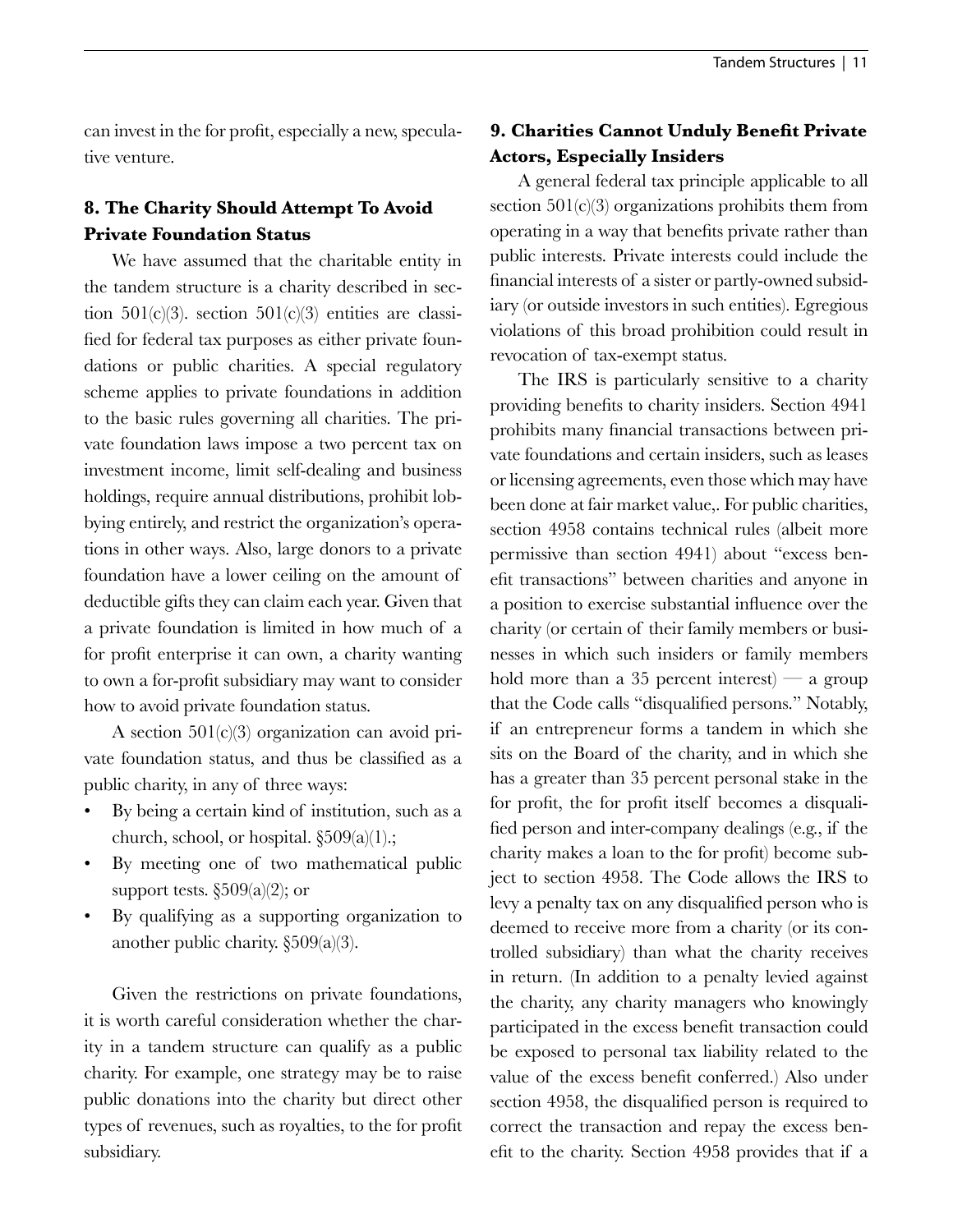charity engages in careful due diligence and has the disinterested directors approve a transaction, the transaction receives a rebuttable presumption of reasonableness. Thus, such a procedure is recommended for most public charity transactions with disqualified persons. One strategy to avoid this heightened IRS scrutiny, or, for a private foundation, the outright prohibition of a transaction, is to ensure that certain individuals or entities avoid disqualified person status in the first place.

## **10. Getting Assets Back Out Of An Entity Can Be Difficult**

Before an entrepreneur puts assets into either of the tandem vehicles, he or she should consider carefully the limits on getting the assets back out again. Once assets have been transferred to or developed in the charity it can only transfer assets to a related for profit (or to any other non-charity or private individual) if such a transfer is in the charity's best interest, complies with any purpose restrictions imposed on the assets, and typically only if it obtains fair market value. Private foundations would not be able to enter into this kind of transfer at all if the for profit or individual transferee is an insider under section 4941. The charity would, in many cases, be exempt from tax on the gains recognized in the transfer. In contrast, although there are no

charitable restrictions on removing assets from the for profit, corporate for profits will face tax consequences if the entrepreneur decides at a later point in time to liquidate the for profit or to dispose of the for profit's assets. As a general matter, sections 336 and 337 require corporations to recognize gain or loss when appreciated or depreciated property is distributed in complete liquidation or sold in connection with such liquidation. Thus, if the for profit corporation holds highly appreciated real property, for example, a liquidation could result in considerable capital gains tax on the appreciation.

**CONCLUSION** • Social enterprise is very much about avoiding rigid distinctions between business and charitable vehicles and focusing rather on the social good an entrepreneur wants to accomplish. However, given the highly regulated nature of section 501(c)(3) charities, entrepreneurs need to be attentive to and precise about requirements for correctly operating them, especially when a charitable nonprofit is operating in tandem with a for profit. Fortunately, with sufficient attention to these requirements, an entrepreneur can operate successfully in the two worlds of for profits and nonprofits.

To purchase the online version of this article, go to **<www.ali-aba.org>** and click on "online."